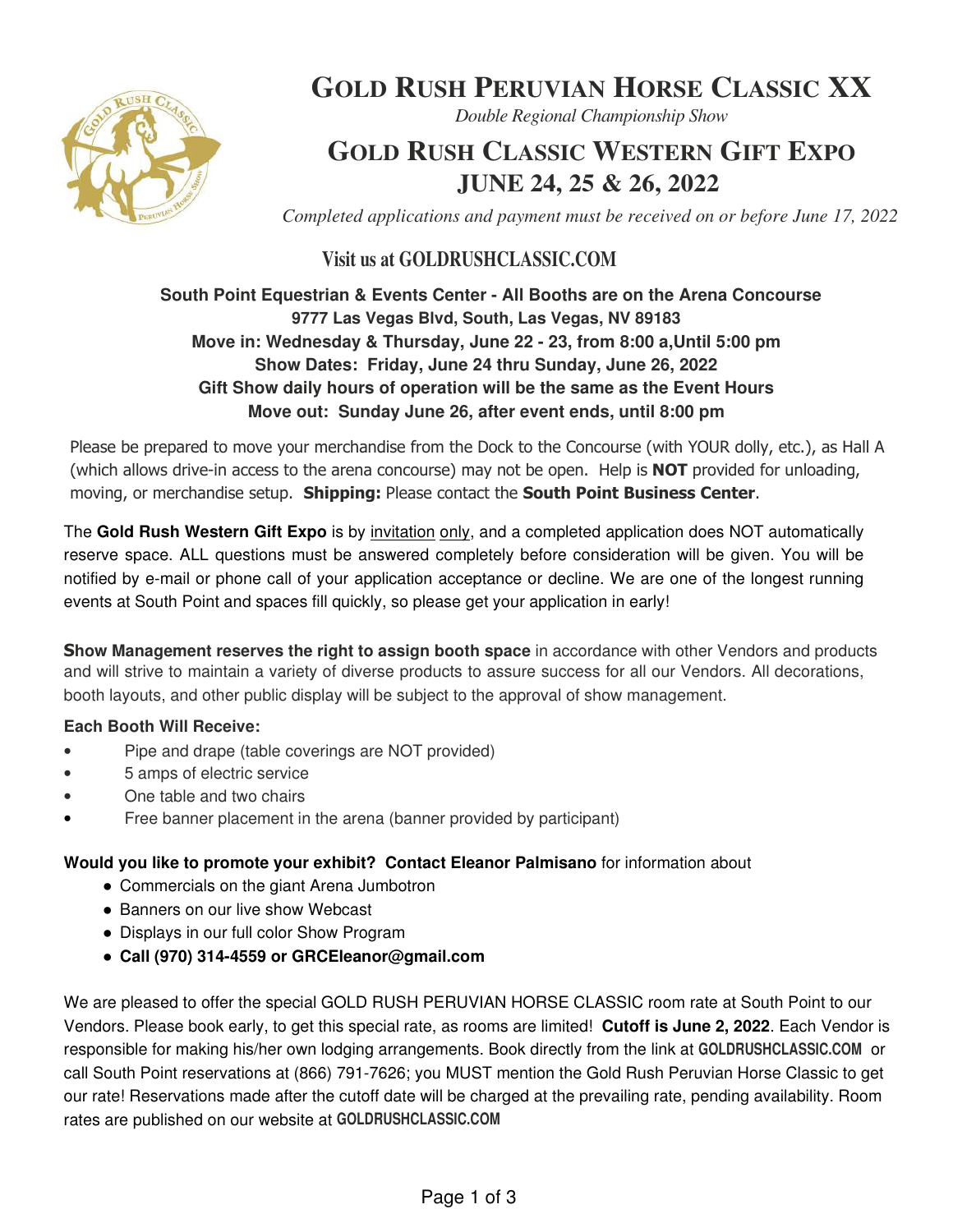

### **APPLICATION FOR EXHIBIT SPACE** *Commercial Vendors* **GOLD RUSH PERUVIAN HORSE CLASSIC XX GOLD RUSH CLASSIC WESTERN GIFT EXPO**

*Completed applications AND payment MUST be received on or before June 17, 2022*

| \$ |                                | 10'x 10' Space (100 Sq. Ft.) \$300.00 + \$18.00 Special Event Fee*                        |
|----|--------------------------------|-------------------------------------------------------------------------------------------|
| \$ |                                | 10'x 20' Space (200 Sq. Ft.) \$450.00 + \$18.00 Special Event Fee*                        |
| \$ | Bulk Space - Over 200 Sq. Ft.: | Sq. Ft. X \$3.50 per Sq. Ft. + \$18.00 Special Event Fee*                                 |
|    |                                | Corner Booth or a Booth Closest to the Arena (if requested and if available) Add \$100.00 |
| #  | Additional Tables #            | Additional Chairs. Availability of additional tables and chairs is not guaranteed!        |

 **\*Clark County, Nevada Special Event Fee.**

**EVERY Vendor will be required to collec**t **8.38% Sales Tax, which will be collected by Show Management at the end of the show, UNLESS the Vendor shows evidence of a valid Nevada Sales Tax License. Tax to be paid by cash or good personal or business check. Every vendor must carry adequate liability insurance.**

Please briefly describe your products and services below OR give your web site address. Your approval depends on this. Once a contract has been assigned, you may not display or sell any additional items. **No Timeshare or Vacation Ownership Companies allowed. No food or other ingestible items allowed, including samples. No trailers or tents allowed on the Arena Concourse. No animals, no pets! Please note that marijuana, cannabis, hemp, paraphernalia, or any products related to the marijuana industry are strictly prohibited. Certain other merchandise may not be allowed due to conflicts with South Point Arena Sponsors.** There are no provisions for water or drainage within the Arena and Equestrian Center. This is a family-oriented event, so certain products may disqualify your acceptance into the show. Violations will result in immediate cancellation of your contract, and all monies paid will be forfeited*.* **Returning Vendors who will offer the same type of merchandise as before may just write "Same" in the description section.**

Booth Name:

Your web site address:

Briefly describe merchandise to be offered:

**PAYMENT:** Payment **in full** to reserve your **BOOTH SPACE** must accompany this fully completed application. All monies must be in the form of a GOOD PERSONAL or BUSINESS CHECK or Visa/MasterCard/Discover/AmEx. If your application is accepted, your check will be cashed or your credit card will be processed IMMEDIATELY. *Any check returned for insufficient funds will incur a returned check fee of \$30.* If your application is not accepted, your payment will be refunded to you.

\_\_\_\_\_\_\_\_\_\_\_\_\_\_\_\_\_\_\_\_\_\_\_\_\_\_\_\_\_\_\_\_\_\_\_\_\_\_\_\_\_\_\_\_\_\_\_\_\_\_\_\_\_\_\_\_\_\_\_\_\_\_\_\_\_\_\_\_\_\_\_\_\_\_\_\_\_\_\_\_\_\_\_\_\_\_\_\_\_\_\_\_\_

\_\_\_\_\_\_\_\_\_\_\_\_\_\_\_\_\_\_\_\_\_\_\_\_\_\_\_\_\_\_\_\_\_\_\_\_\_\_\_\_\_\_\_\_\_\_\_\_\_\_\_\_\_\_\_\_\_\_\_\_\_\_\_\_\_\_\_\_\_\_\_\_\_\_\_\_\_\_\_\_\_\_\_\_\_\_\_\_\_\_\_\_\_ \_\_\_\_\_\_\_\_\_\_\_\_\_\_\_\_\_\_\_\_\_\_\_\_\_\_\_\_\_\_\_\_\_\_\_\_\_\_\_\_\_\_\_\_\_\_\_\_\_\_\_\_\_\_\_\_\_\_\_\_\_\_\_\_\_\_\_\_\_\_\_\_\_\_\_\_\_\_\_\_\_\_\_\_\_\_\_\_\_\_\_\_\_

Payment for any options offered by South Point (such as upgraded electrical service) must be made directly to South Point and is subject to South Point's policies regarding payment.

**Please remember:** The **deadline** for applications is **June 17, 2022.** Your application and payment must be **received** on or before this date or it may be too late to make any last-minute accommodation.